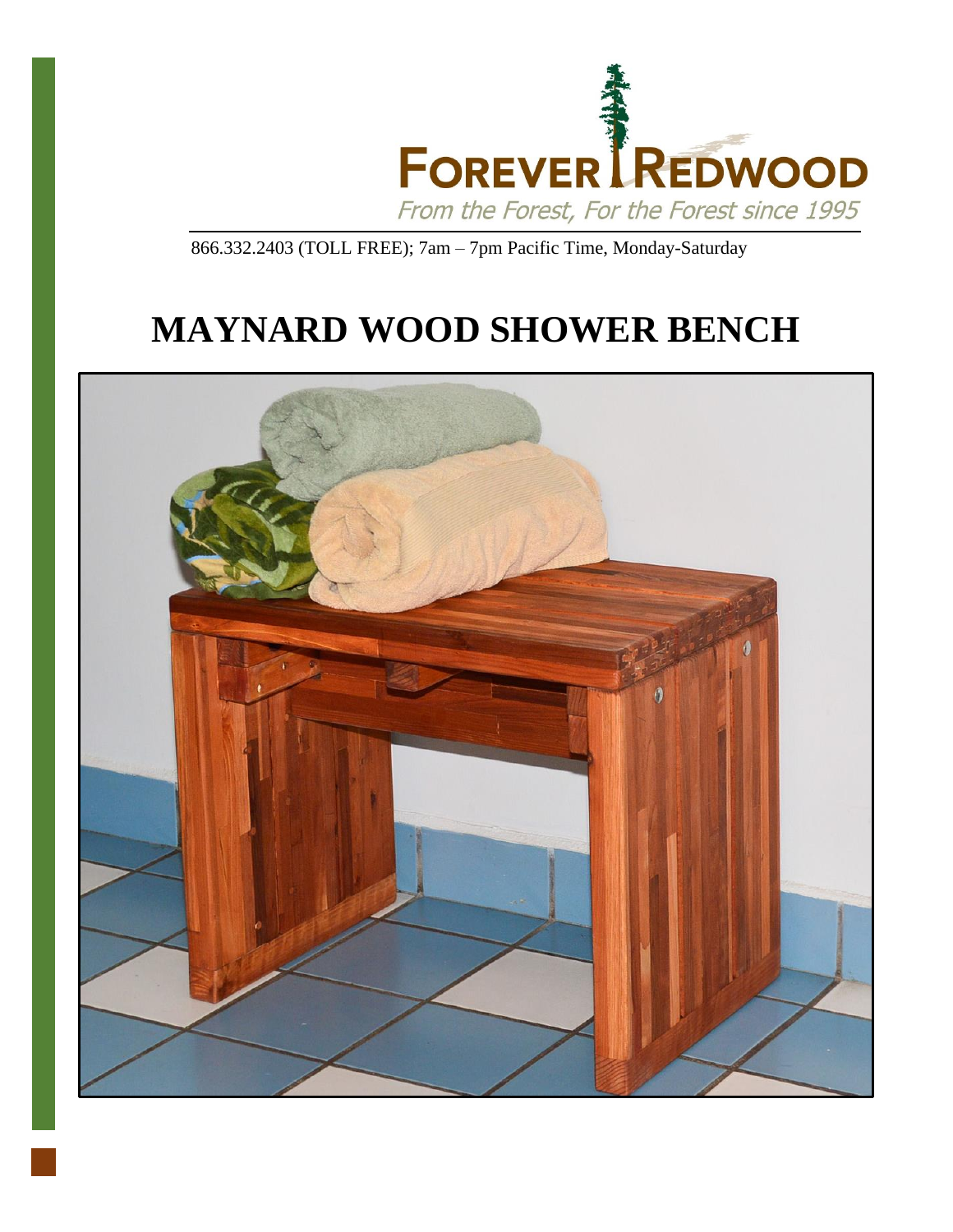# **CONTENT**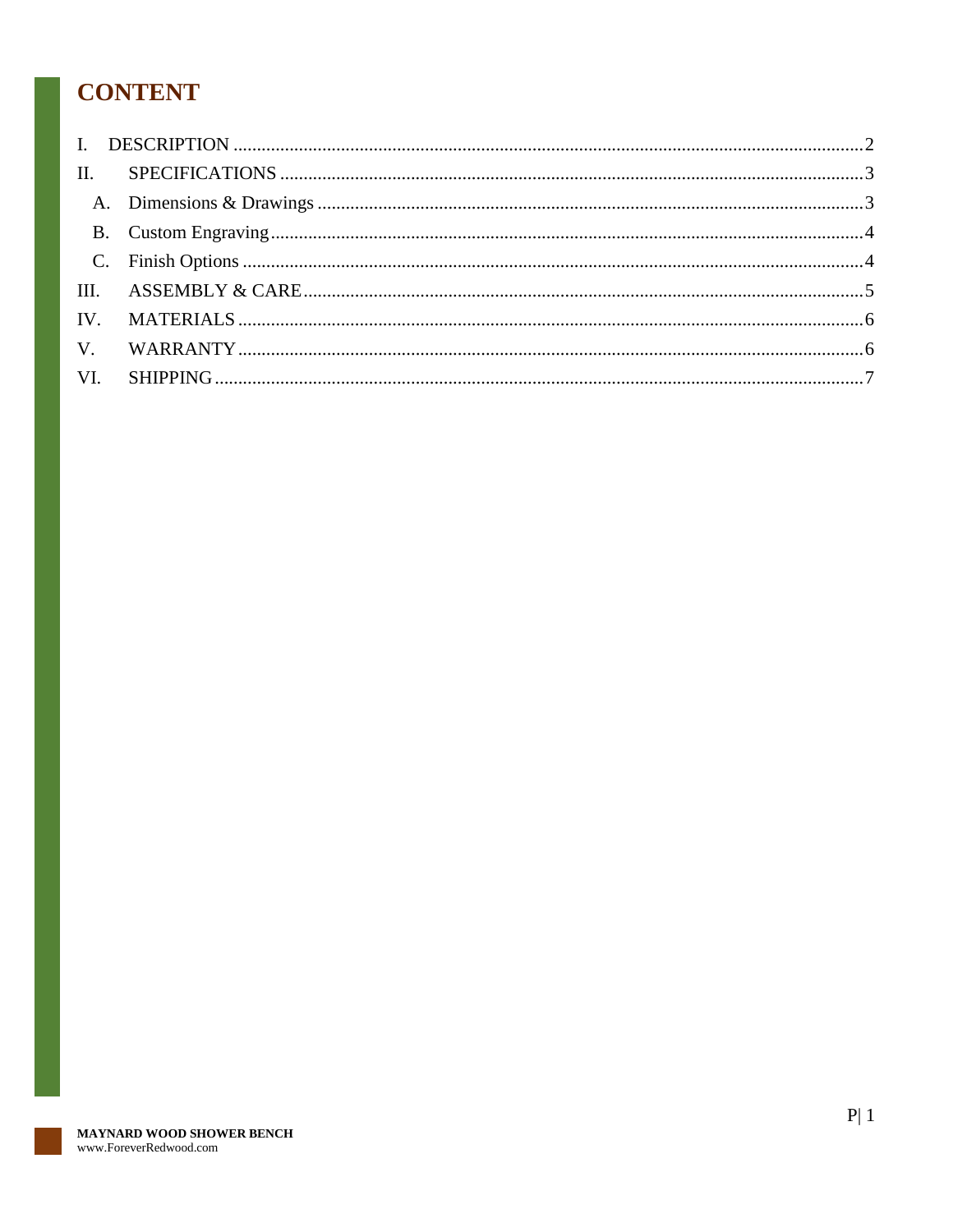## <span id="page-2-0"></span>**I. DESCRIPTION**

Regardless of the size of your sauna or shower, we can make the perfect bench for you. Our Modern Wood Shower Bench is available up to 8 feet long, and is made by hand, per order, here in our California studios. These benches are naturally decay-resistant, and are designed for heavy use and water exposure. They won't rot, wilt, or mold over time, and can take up to 450 lbs. of weight. It's also easy to assemble, and even easier to move or store when you need to.

- **Design:** A simple sturdy design that will stand strong in years to come.
- **Quality:** Constructed with Redwood ideal for any humid environment.
- **Sizes:** Available in 11 sizes from 1 1/2 feet up to 10 feet in length. Rated to a 450 lbs capacity. Can be reinforced at no additional cost if you require a higher weight.
- **Customize:** Choose from different heights, widths, and wood colors. Engraving option is also available under More Options.
- **Assembly:** Easy assembly. Ships in 5 parts and uses only stainless steel bolts for zero rust or decay issues. See more [wood benches](https://www.foreverredwood.com/wooden-patio-furniture/benches.html) handcrafted from Redwood.

You can order your very own customized Modern Wood Shower Bench, and have us build it to your exact specifications. If there's something you need that you can't see on our page, just ask. We can accommodate a number of special orders. Delivery is available all over the Continental United States, and we ship your bench in just 5 easy to attach pieces. Contact us today, and ask about our warrantees!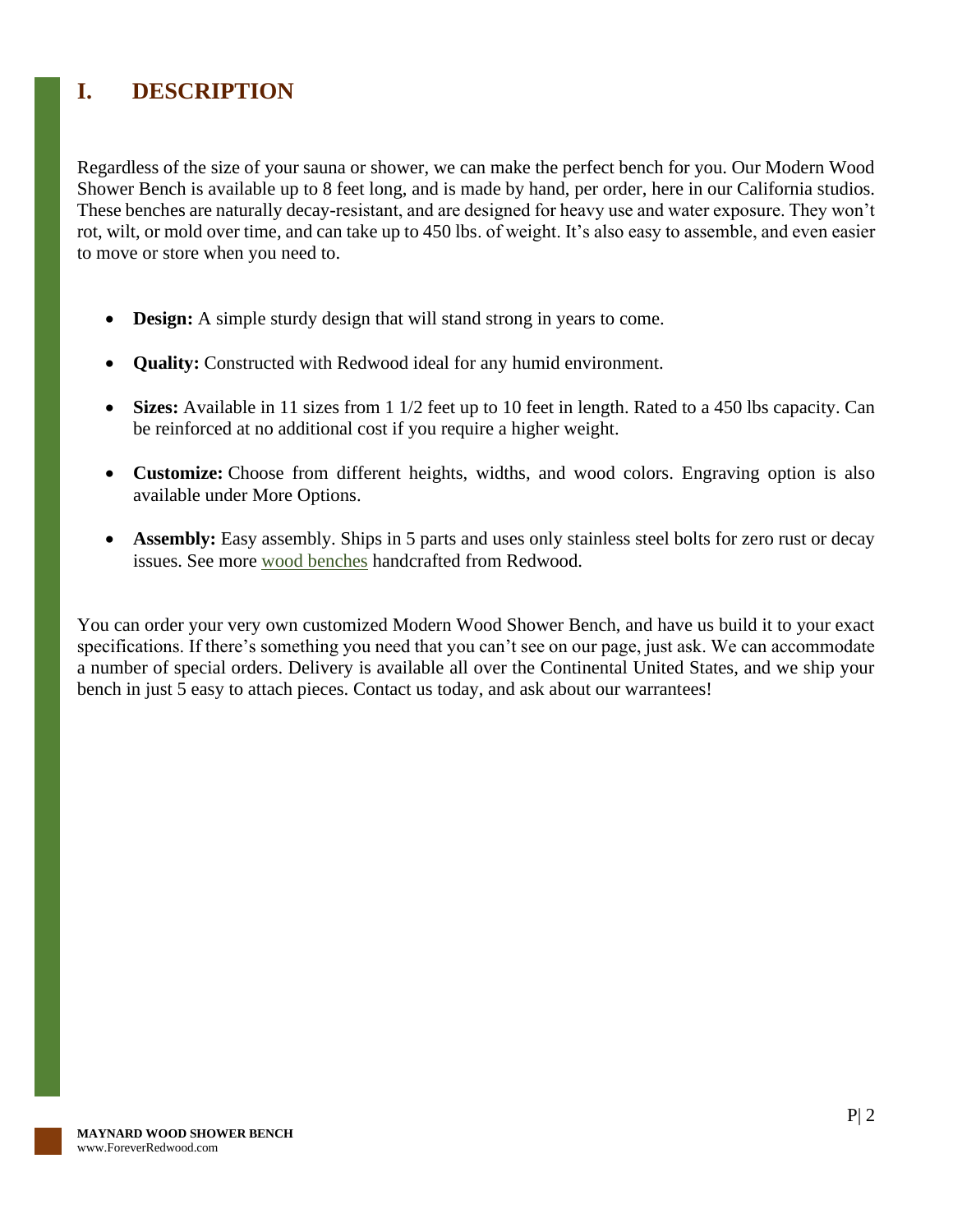## <span id="page-3-1"></span><span id="page-3-0"></span>**II. SPECIFICATIONS**

#### **A. Dimensions & Drawings**

**Available Lengths, Comfortable Adult Seating Capacity, Standard Widths and Heights offered:**

| <b>Bench Length (feet)</b> | <b>Adult Seating</b><br>Capacity | <b>Standard Bench</b><br><b>Width (Inches)</b>                        | <b>Standard Bench</b><br><b>Height (inches)</b>           |
|----------------------------|----------------------------------|-----------------------------------------------------------------------|-----------------------------------------------------------|
| $1\frac{1}{2}$             |                                  | $10\frac{3}{4}$ to 24 $\frac{3}{4}$<br>For all lengths and<br>widths. | $12\frac{1}{2}$ to $21\frac{1}{2}$<br>For all lengths and |
| 2                          |                                  |                                                                       |                                                           |
| $2\frac{1}{2}$             |                                  |                                                                       |                                                           |
| 3                          | $1-2$                            |                                                                       |                                                           |
| $3\frac{1}{2}$             | $\overline{2}$                   |                                                                       |                                                           |
| 4                          | 2                                |                                                                       |                                                           |
| $4\frac{1}{2}$             | $2 - 3$                          |                                                                       | widths.                                                   |
| 5                          | 3                                |                                                                       |                                                           |
| 6                          | 3                                |                                                                       |                                                           |
|                            | 4                                |                                                                       |                                                           |
| 8                          | $4 - 5$                          |                                                                       |                                                           |

**Weight Capacity:** Maynard Shower benches are overbuilt and reinforced to easily withstand up to 4 adults sitting at one time.

#### **Height and Width**

By selecting Advanced Options, you can choose the height of your bench if you would like something other than our standard 14". Heights are offered in 14", 15 ", 17", 18 1/2", 20" and 20". Bench widths can be adjusted as well from the standard 10 3/4 to 12 1/2", 14 1/4", 16" or 17 3/4". As always if you want a special size just [let us know!](https://www.foreverredwood.com/contacts) If you need a length, width or height different from the sizes offered, just let us know.

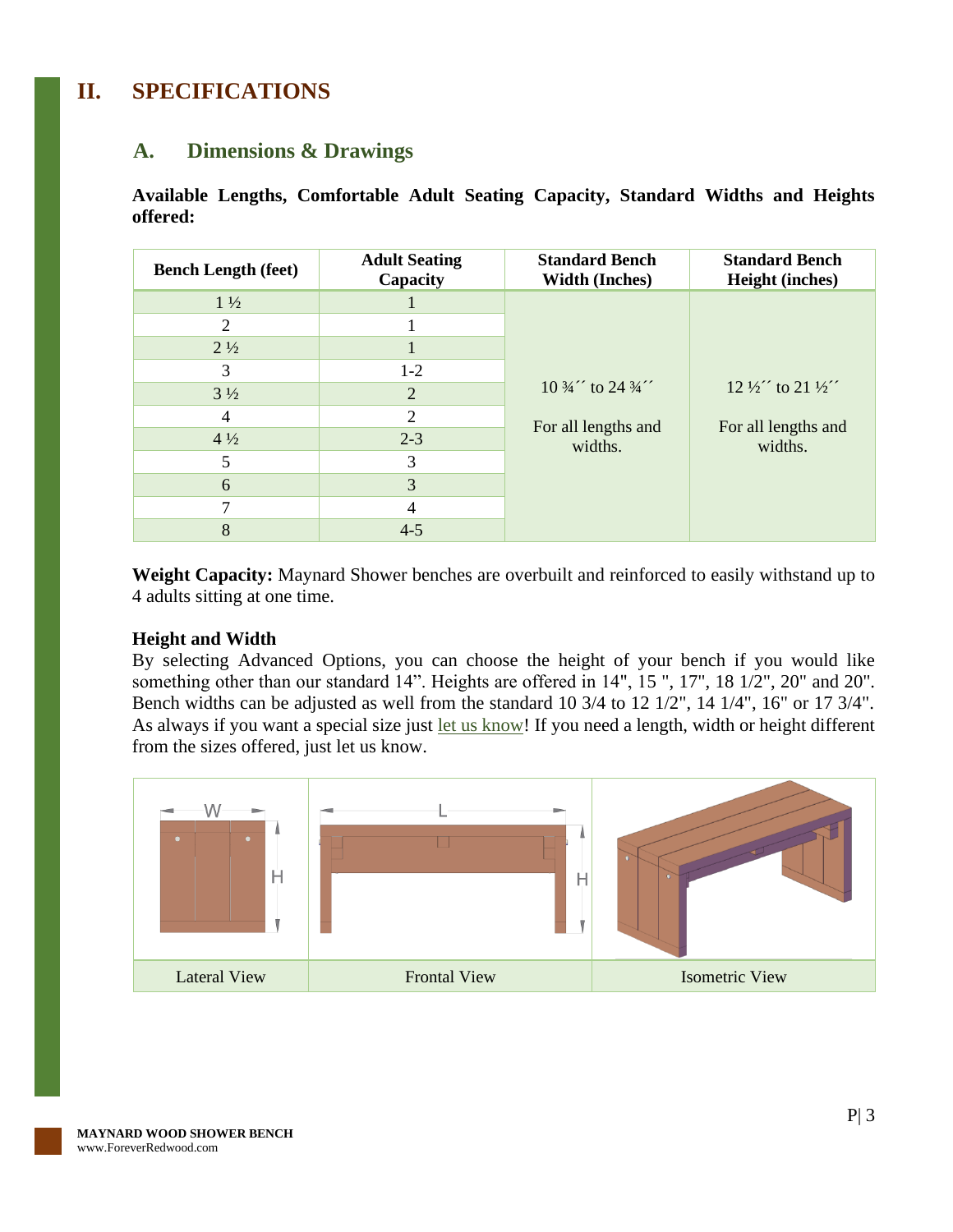#### <span id="page-4-0"></span>**B. Custom Engraving**

Would you like to add a personal engraved message to your furniture?

Select "Custom Engraving" under Advanced Options. The engraving size we normally use translates to about 14 characters per foot. The default color for lettering is black. If you prefer a different color, let us know. There will be a small charge for changing the font color.

We will center the engraving on the top board of the backrest or the front of the seat trim of a backless bench unless you specify elsewhere. Please let us know your instructions on placement and line  $break(s)$  – if not specified, they will be placed at the shop's discretion.

If you'd like a particular font style, please send a Word or PDF document with the font, spacing, and the exact wording and punctuation you'd like. We will trace your document directly onto the wood. Send it to [info@foreverredwood.com.](mailto:info@foreverredwood.com)

If you are undecided on your engraving message, and would prefer to send it after you place your order, just let us know in the comment box so we know to expect it later. Due to limitations of the engraving tool (we cut  $\frac{1}{4}$ " wide and  $\frac{1}{4}$ " deep into the wood), we may not be able do certain fonts and will let you know if there is an issue.



#### <span id="page-4-1"></span>**C. Finish Options**

For shower and sauna use, we recommend the Transparent Premium Sealant to keep the vibrant surface colors from fading for many years. If your bench is for a changing room or general bathroom sitting where it will get wet minimally or not at all, the best finish option is the Wax Finish. For more about your sealant options please go to [Care and Finish.](https://www.foreverredwood.com/redwood-furniture/care-finish)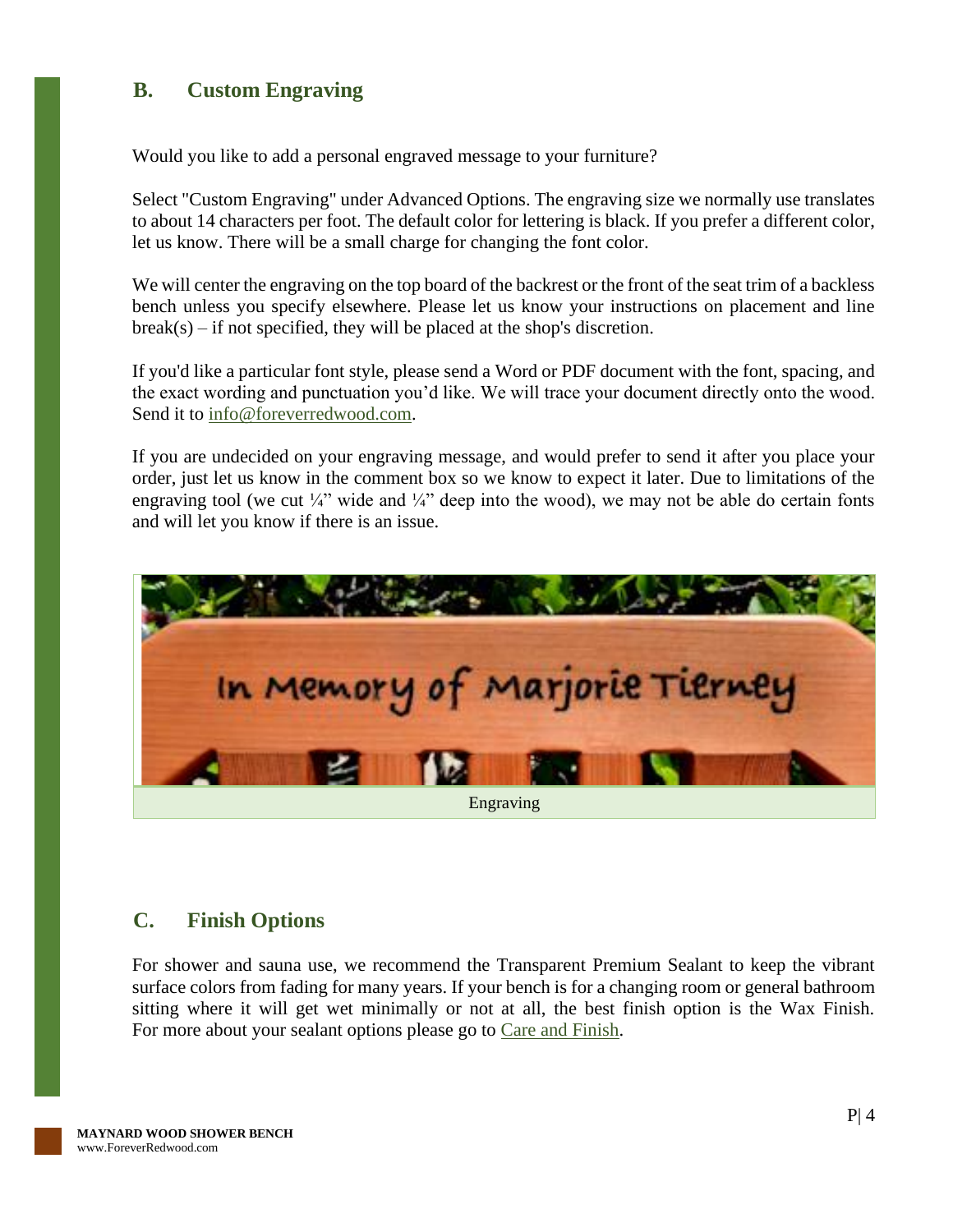# <span id="page-5-0"></span>**III. ASSEMBLY & CARE**

#### Assembly Instructions for: [Maynard Wood Shower Bench](https://www.foreverredwood.com/media/pdf/assembly/Maynard_Wood_Shower_Bench.pdf)

#### **All You Need is a Few Tools and a Friend.**

Assembly is best done by two people and usually takes about half a day to a day, depending on size. Pergolas need a ratchet wrench, a hammer and a ladder to put them together. In some cases, you might need a drill to attach the posts into concrete. As with all our products, we preassemble pergolas in our shop to ensure everything fits together. All hardware is included and all parts are clearly labeled before it is shipped. We also include detailed step-by-step instructions.

Take a look at our assembly instructions below for specific details. If you plan to pour concrete to hold the posts, the project will require an additional half day prior to assembly. Please do the concrete pour a few days prior to assembly to allow the concrete to cure.

#### **Installation Help.**

Special talent is not required to re-assemble our pergolas. But, if you would like help, [just let us know.](https://www.foreverredwood.com/information/contact) We have our own team for installations in California, Nevada and Southern Arizona and a network of local contractors we recommend for farther afield.

**Care:** Your Forever Redwood Furniture will last for decades in year-round weather without maintenance.

Depending on the wood grade you choose, even with harsh year-round outdoor conditions, you can expect your furniture to last from ten to forty years without maintenance of any kind.

Being outside year-round is rough on any woods finish. The surface absorbs UV rays, pollution, constant variations in moisture and temperature and it also oxidizes. This is why most wood just doesn't hold up and the surface color slowly changes towards a silver patina over the years. But, with Forever Redwood, you don't have to worry. The silver patina is surface deep only (less than 1/64") and is not indicative of decay. Your set will last decades and is not compromised in any way by the surface color change. For example, we keep our display items as is without refinishing to show off this natural aging (we like the patina!).

Although Forever Redwood is maintenance-free, we recommended you take a few minutes as needed to clean by either hosing down and/or brushing/dusting away accumulated debris (no soap or chemicals needed). If you'd like to keep your set looking its best for decades, please go to: [Care and Finish.](https://www.foreverredwood.com/redwood-furniture/care-finish)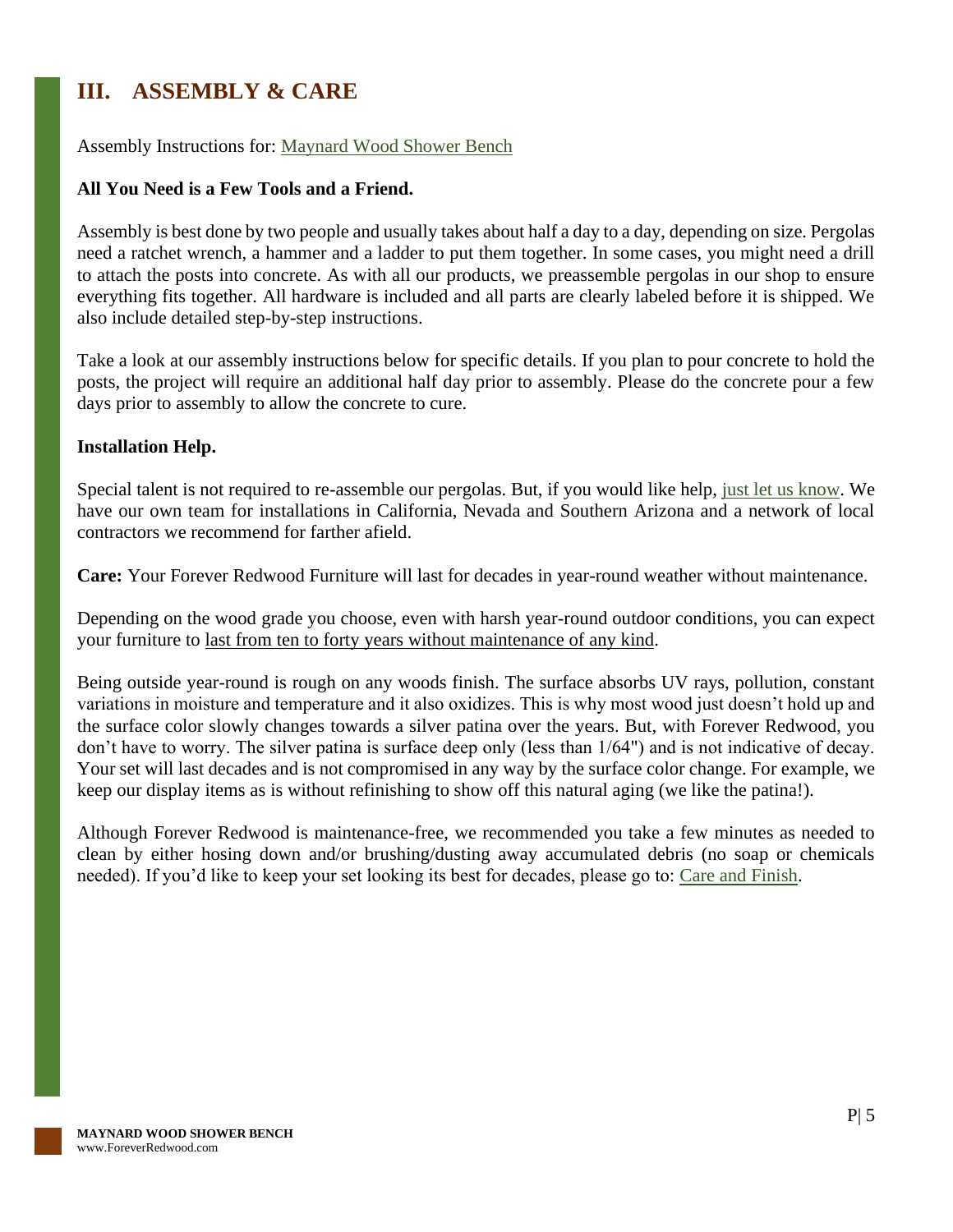# <span id="page-6-0"></span>**IV. MATERIALS**

The secret to outdoor longevity begins and ends with the wood. We use generous amounts of the most decay resistant wood available. We encourage our customers to compare photos of our items side by side with any competing product. Thickness counts. Furniture that is thin and light simply won't last in the year round weather.

To keep your furniture beautiful, we use only stainless steel hardware and the highest quality stains and sealants. We use only the Sickens brand of sealants.

Our primary customer has always been the homeowner that appreciates spending a bit more for quality that will last decades.

Our products are installed with organizations that appreciate longevity like the U.S. Forest Service, U.S. military installations, State and City parks, golf clubs and hotels.

We are favored by many landscape architects and contractors because they can count on exceptional quality and quick personal service to complete projects.

We build each item by hand. This insures your set is finely finished and carefully inspected. Old-fashioned hand building also allows us to adjust the size or design of any item to fit your needs.

Because we are a forestry company, we can offer 5 exceptional wood grades to choose from our carefully managed forests with warranties of up to 30 years against decay in any weather. [Click for more about our 5](https://www.foreverredwood.com/redwood-furniture/wood-grade/)  [wood grades.](https://www.foreverredwood.com/redwood-furniture/wood-grade/)

# <span id="page-6-1"></span>**V. WARRANTY**

Wood decay is warrantied up to 30 years depending on the wood grade. No other outdoor furniture manufacturer has warranties like this. The key is the excellent quality of our wood and the extra-thick timber designs of all our pieces.

#### **Wood Grades and Decay Warranty:**

- Douglas-fir: 10 years
- Mosaic Eco-Wood: 10 years
- Redwood: 15 years
- Mature Redwood: 20 years
- Old-Growth Redwood: 30 years

Forever Redwood stands behind its products. We are committed to quickly resolving any issues that might occur. For more information please see our [Warranty](https://www.foreverredwood.com/redwood-furniture/warranty) page.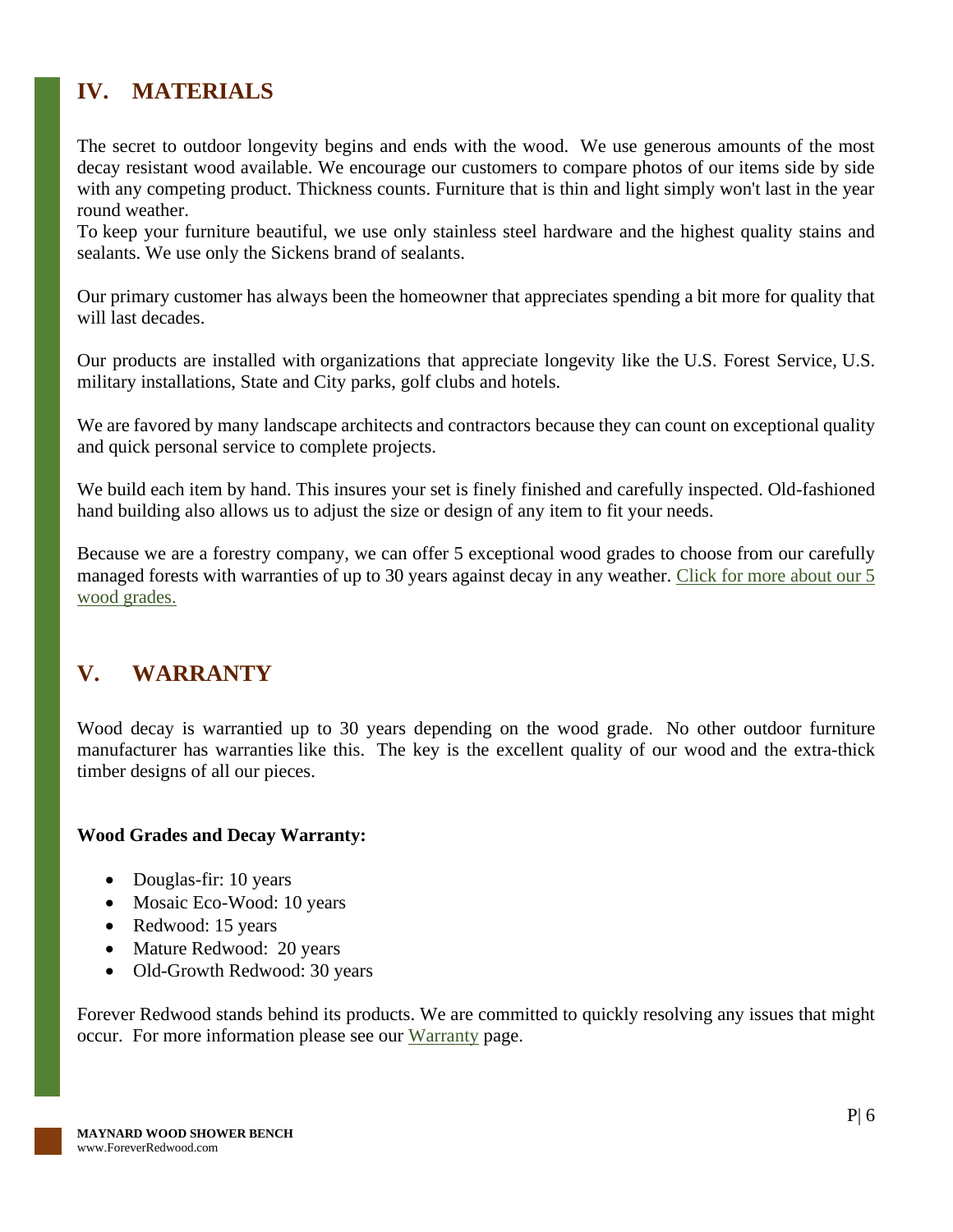# <span id="page-7-0"></span>**VI. SHIPPING**

#### **We offer 4 Shipping Options in the U.S.:**

- Rush Shipping (ships in 3 weeks).
- Priority Shipping (ships in 6 weeks).
- Standard Shipping (ships in 10 weeks).
- Free Shipping in the Continental U.S. (ships in 14 weeks).

#### **Notes for Orders requiring drawings or approvals:**

All Shade Structure orders (Pergolas, Pavilions, Gazebos and Arbors) require drawings to make sure all details are agreed upon prior to building and to give our customers the ability to customize their structures to meet their needs. We also sometimes make custom changes to Swings, Planters, Benches, Tables and other standard production items per customer requests. If your order has a custom detail or is a shade structure, you will receive your first drawings via email within 5 business days of receiving your completed order with a deposit.

We will go back and forth with you as needed to fine tune the design to your liking prior to building it. Once you sign off on your drawings, your timeline for shipping will begin. Please keep this in mind. If you need a Rush Order and also drawings, it is best you call in your order so that we can organize ourselves to both complete your drawings on an expedited basis and meet your shipping deadline.

**Yes, you can have free shipping plus save 3% off your order!** We carefully hand build each Forever Redwood item. When you choose a longer ship out date, you give us more time to build. This lowers our cost and we pass the savings to you. If you choose the Wait & Save Shipping option and prefer we ship out on a specific date (up to 6 months in advance), just enter the date in the Comment Box at Checkout. If no note is included, we'll ship in 3 months.

Orders ship from San Diego, CA. Add 3 to 6 business days transit time (depending on location). We ship to any country. Canada orders ship in 6 weeks. To see Canadian shipping costs, just add item to cart.

For orders outside the U.S. or Canada, just enter your country in the shipping information section at checkout or in the shopping cart to see your freight cost. We ship outside the U.S. or Canada in 6 weeks. For all international shipments, the shipping companies handle any customs paperwork and then contact you to arrange delivery.

**Assembly Service Available Nationwide:** All orders over \$3,000. in size can choose to have Forever Redwood assemble for you. Just choose White Glove Service in the Shopping Cart or at Checkout. For more information on White Glove, please go to: [WHITE GLOVE.](https://www.foreverredwood.com/white-glove/)